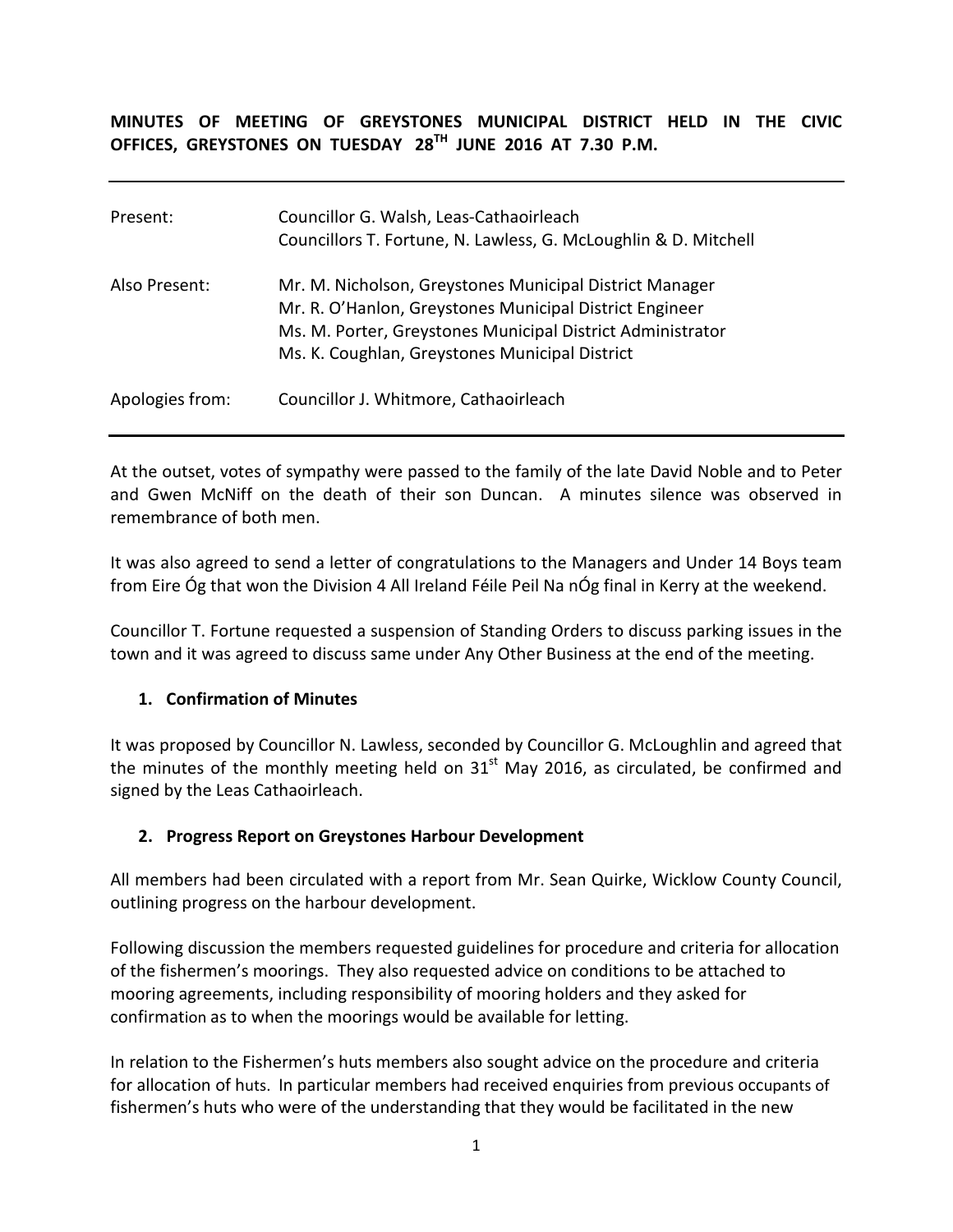harbour. They requested clarification about what, if any, arrangements were made when the old huts were being vacated.

Members requested that the allocation of fishermen's huts and moorings be finalised as soon as possible and they enquired if the Council would recommend that the moorings and huts should be advertised to invite applications.

In relation to parking members noted that there were no parking charges in the harbour at weekends and they enquired if illegal parking would be managed as they had received complaints in relation to problems with parking and traffic management.

Finally, members requested that a meeting of the Harbour Liaison Committee be arranged for September and that the six District Councillors be invited as well as representatives from North Beach Residents, Rathdown Park Residents Association and Redford Park Residents Association together with Frances Kelly, Gillian Demery and Eddie Byrne.

# **3. Allocation of Discretionary Funding – Greystones SMDW 2016**

The District Administrator informed the members that an order had been raised for the provision of solar bins as agreed and that the Council was awaiting a quotation for public lighting at the Burnaby Heights to Killincarrig right of way. She pointed out that work had not yet commenced on the provision of fencing at Beachwood Park and Beachdale in Kilcoole but that it was hoped to commence this work shortly. She confirmed that €49,000 from the Public Realm Project budget had been earmarked for moving an APC from the La Touche Road car park to the harbour but that this project had not yet been costed due to Council staff shortages.

Following discussion it was agreed in principal to allocate €3,000 from the Operation of the Arts Programme budget for banners for the railway station area of Church Road, Greystones. Councillor G. McLoughlin undertook to submit three quotations for these prior to the July meeting when a final decision would be made on the matter.

## **4. Report from Greystones Municipal District Engineer**

A report from the District Engineer had been circulated to the members outlining progress with NTA and other projects in the district. The District Engineer answered any questions from the members in relation to same.

Following discussion it was agreed to refer the following matters to Wicklow County Council for attention:

- 1. Relocating of APC from La Touche Road car park to harbour
- 2. Repairs to ramps in the district, especially those at Kilcoole NS, Crow Abbey, Church Lane and Rathdown Road
- 3. Removal of 2 traffic islands in Newcastle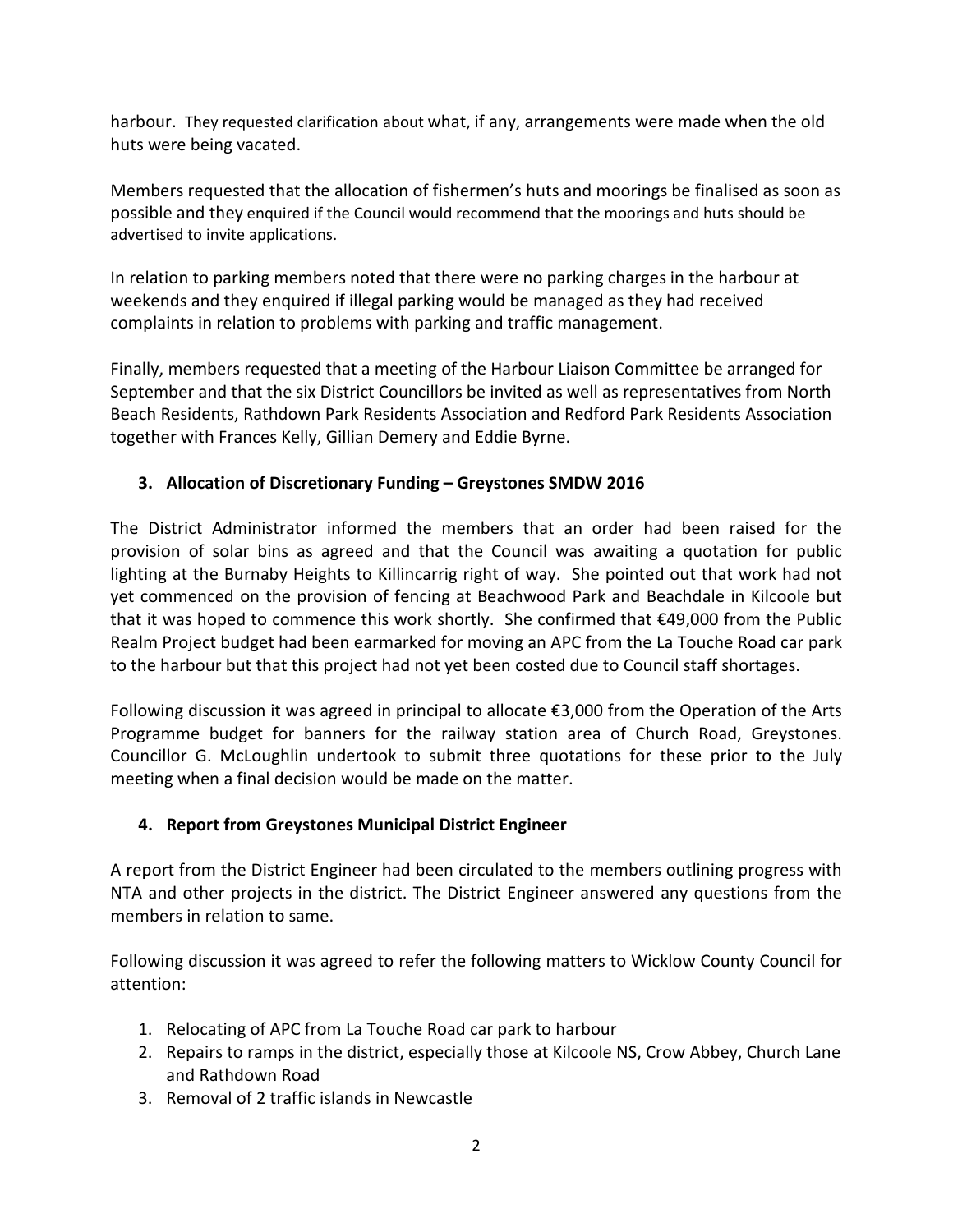### **5. Notices of Motion:**

(a) Motion in the names of Councillors D. Mitchell & G. McLoughlin: "What progress has been made on designing the Delgany to Blacklion Road and to request that the Council puts it forward for funding for the Infrastructure Grants for housing".

Following discussion on this matter, it was agreed to amend this motion to say that Greystones MD demands that progress be made on this road design and to forward it to Wicklow County Council for consideration at a full meeting of the Council.

(b) Motion in the names of Councillors D. Mitchell & G. McLoughlin: "The La Touche Hotel should be listed as a derelict site in view of the lack of progress following the grant of planning permission".

The members were advised of the contents of a report from the Wicklow County Council Planning Section and following discussion on this matter it was agreed to ask the Council to proceed with listing the La Touche Hotel as a derelict site as soon as possible as the building was no longer secure and posed a danger to the public and emergency services personnel.

(c) Motion in the names of Councillors D. Mitchell & G. McLoughlin: "The Council should investigate issuing dog fouling fines based on the DNA of dogs as is happening in some places in the USA and UK".

The members were advised of the contents of a report from the Wicklow County Council Environment Section which pointed out that national legislation would need to be put in place before fines based on DNA of dogs could be considered. It was agreed to send the motion to the Department of the Environment with a request that the necessary legislation be put in place.

### **6. Correspondence**

- 1. The District Administrator informed the members of the contents of a letter received from a resident of Rivendell Grove in relation to a tree overhanging her garden.
- 2. The District Administrator informed the members that the Council intended to remove the yellow lines, and to place a continuous white line in the middle of the road, at the entrance to Burnaby Manor off Hillside Road for road safety reasons. She pointed out that it was an offence to park alongside a continuous white line. She stated that the residents of Burnaby Manor would be advised of this proposal.
- 3. The District Administrator informed the members that the Community Affairs Committee meeting scheduled for Monday 4<sup>th</sup> July had to be postponed because of a